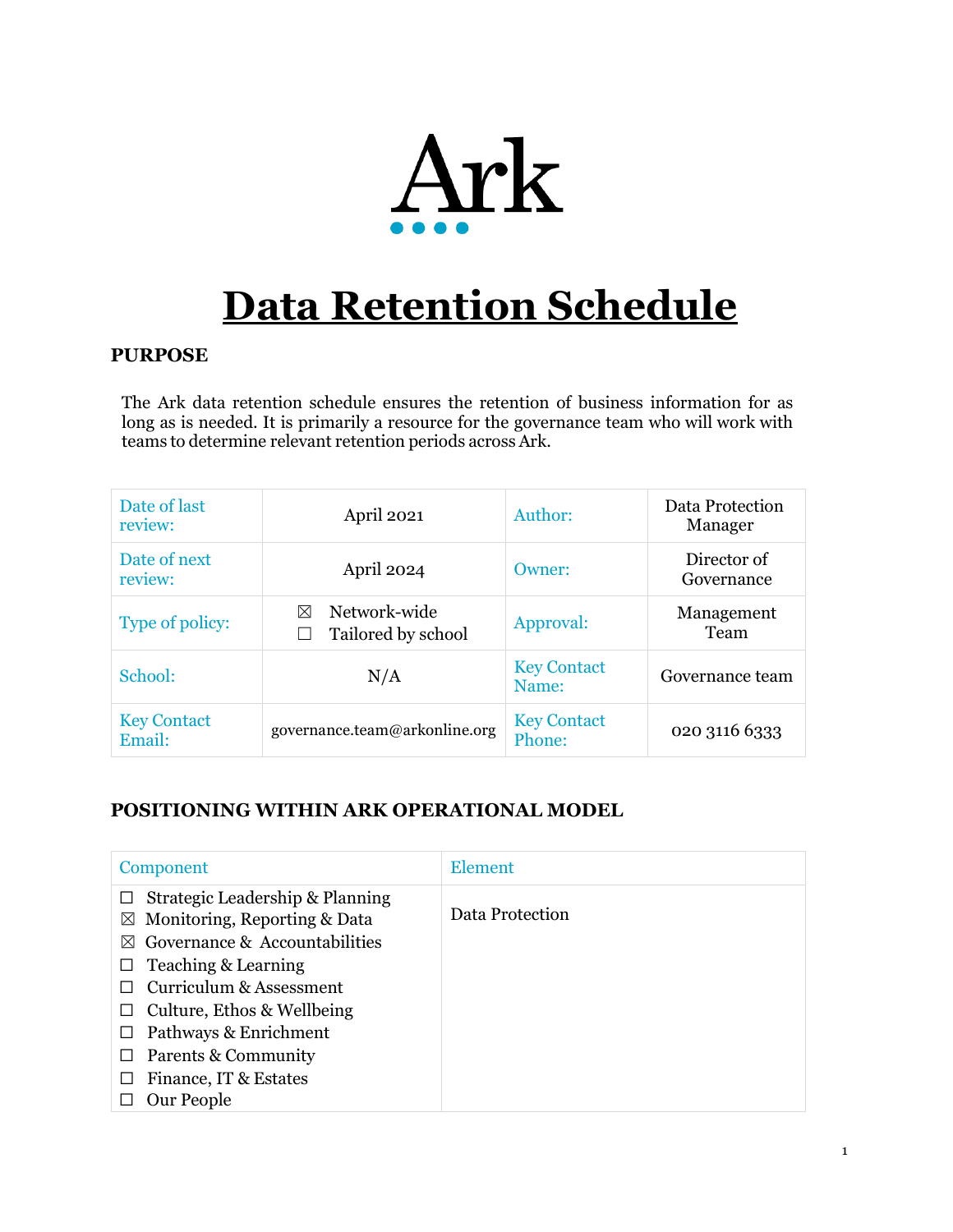#### **1. Introduction**

- 1.1. The main aim of this guidance is to enable business entities and schools across Ark to manage records effectively and in compliance with data protection and other regulations. As an organisation we collect, hold, store and create significant amounts of data and information, and this policy provides a framework of retention and disposal of categories of information and documents.
- 1.2. Ark and Ark Schools is committed to the principles of data protection including the principle that information is only to be retained for as long as necessary for the purpose concerned.
- 1.3. The table below sets out the main categories of information that we hold, the length of timethat we intend to hold them, and the reason for this.
- 1.4. Section two sets out the Ark and Ark Schools agreed retention periods for each type of personal data held. The legal retention period is also provided for information, as in some cases Ark and Ark Schools has made the decision to retain data for periods longer than legally mandated.
- 1.5. Section three of this policy sets out the destruction procedure for documents at the end of their retention period. The designated Data Protection Lead for each individual school or Ark Programme shall be responsible for ensuring that this is carried out appropriately. The Ark Data Protection Officer can be contacted if there are any questions regarding this policy.
- 1.6. If a document or piece of information is reaching the end of its stated retention period, but you are of the view that it should be kept longer, please refer to the Ark Data Protection Officer who will make a decision as to whether it should be kept, for how long, and note the new time limit and reasons for extension.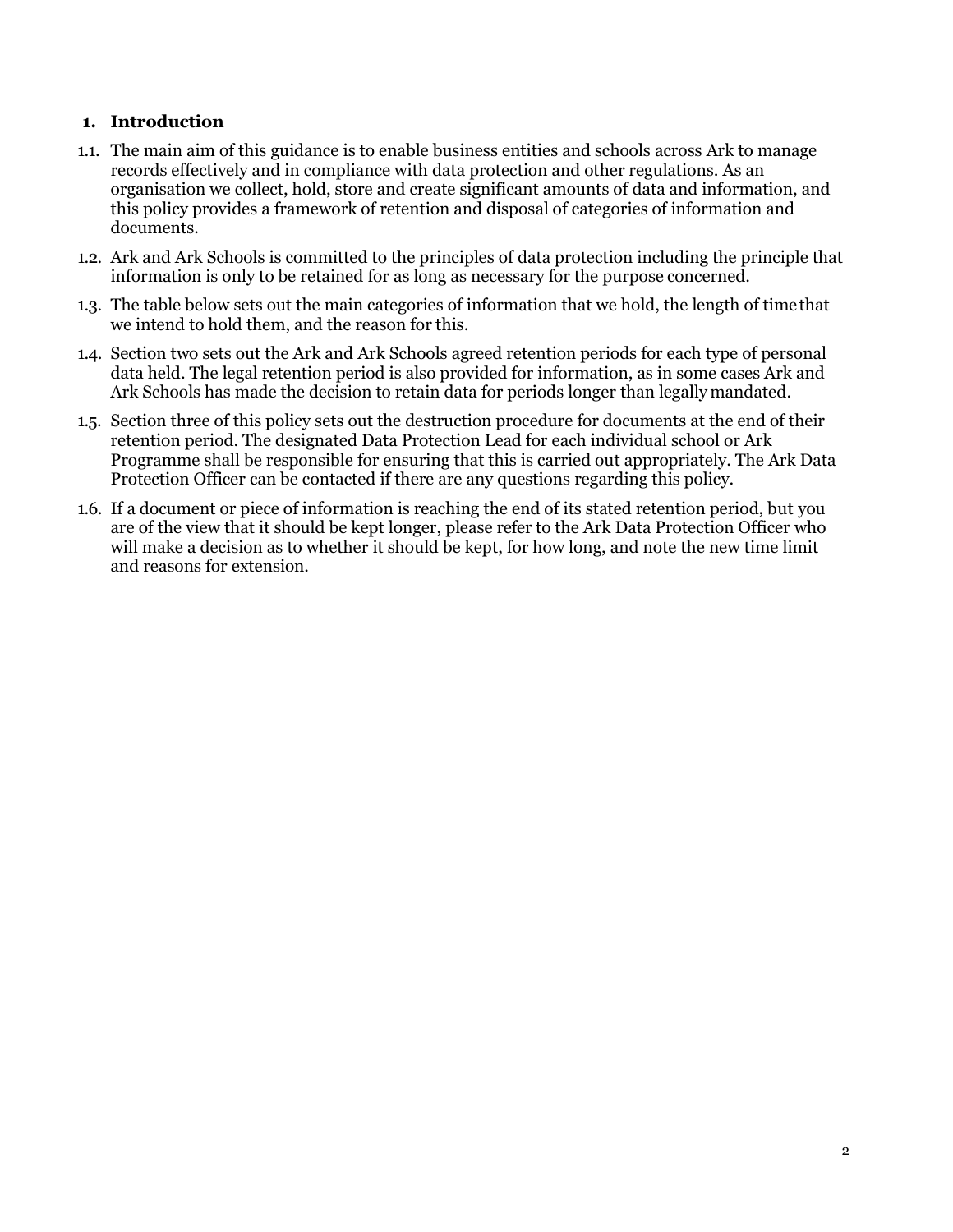# **2. Data Retention Schedule**

| <b>Document category</b><br>and basic description                                | <b>Ark Schools Retention</b><br><b>Period</b>                                                                                                                                   | <b>Legal Retention</b><br>Requirement                                                | <b>Reason for retention</b>                                                     |
|----------------------------------------------------------------------------------|---------------------------------------------------------------------------------------------------------------------------------------------------------------------------------|--------------------------------------------------------------------------------------|---------------------------------------------------------------------------------|
| Corporate/<br>Constitutional                                                     |                                                                                                                                                                                 |                                                                                      |                                                                                 |
| Trustee / director minutes<br>of meetings and written<br>resolutions             | Permanent                                                                                                                                                                       | Recommended at least 10<br>years                                                     | Companies Act 2006<br><b>Charities Act 2011</b>                                 |
| Governors and Members'<br>meetings etc.<br>Agenda/minutes/reports<br>resolutions | Permanent                                                                                                                                                                       | Recommended at least 10<br>years                                                     | Companies Act 2006<br>Charities Act 2011                                        |
| Documents of clear<br>historical / archival<br>significance                      | Permanent                                                                                                                                                                       | Permanent (if relevant data<br>protection regulation<br>provisions are met).         | Data Protection regulation                                                      |
| Fundraising donor<br>information                                                 | Permanent record of<br>historical<br>fundraising/supporter<br>activity<br>2 years for prospective<br>fundraising/supporter<br>activities where no contact<br>has been attempted | 7 years of financial data<br>(including 6 years for Gift Aid)<br>for existing donors | Financial Auditing and Charities<br>Commission                                  |
| <b>Insurance</b>                                                                 |                                                                                                                                                                                 |                                                                                      |                                                                                 |
| Claims correspondence                                                            | 3 Years after settlement<br>(pending review)                                                                                                                                    | 3 years after settlement                                                             | Commercial                                                                      |
| <b>Health &amp; Safety</b>                                                       |                                                                                                                                                                                 |                                                                                      |                                                                                 |
| Accident books / records<br>and reports                                          | 6 years after last entry or<br>end of investigation, for<br>all adults                                                                                                          | 3 years after last entry or end<br>of investigation                                  | Reporting of Injuries Diseases and<br>Dangerous Occurrences Regulations<br>1995 |
|                                                                                  | For students, record<br>stored up to 25 <sup>th</sup> birthday<br>(in line with student<br>record retention)                                                                    |                                                                                      |                                                                                 |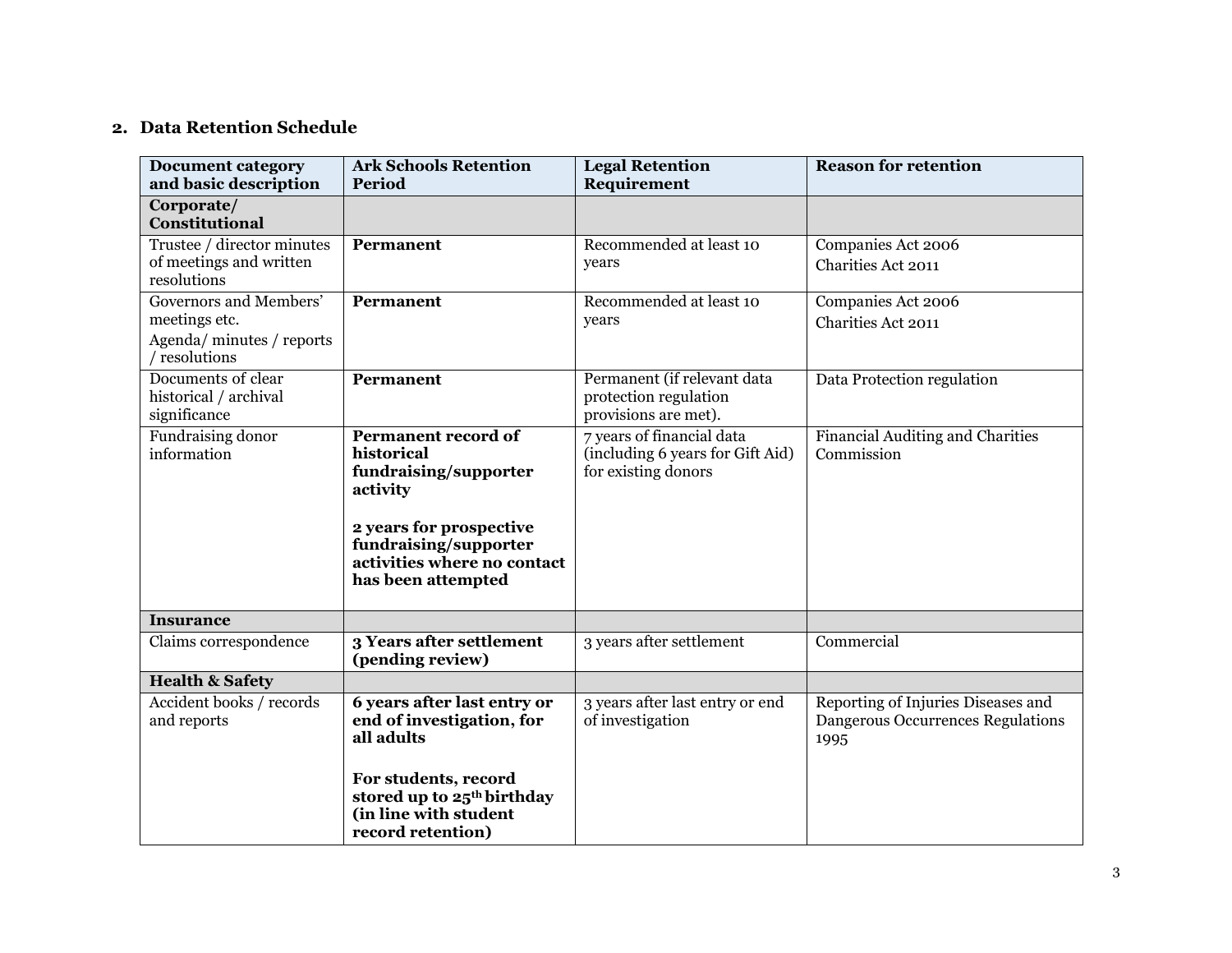| <b>Document category</b><br>and basic description                                                    | <b>Ark Schools Retention</b><br>Period                                                                                                         | <b>Legal Retention</b><br>Requirement                                                                                                                                                       | <b>Reason for retention</b>                                                                                                                                                                                                     |
|------------------------------------------------------------------------------------------------------|------------------------------------------------------------------------------------------------------------------------------------------------|---------------------------------------------------------------------------------------------------------------------------------------------------------------------------------------------|---------------------------------------------------------------------------------------------------------------------------------------------------------------------------------------------------------------------------------|
| <b>Pension Records</b>                                                                               |                                                                                                                                                |                                                                                                                                                                                             |                                                                                                                                                                                                                                 |
| Records about employees<br>and workers                                                               | 15 years from end<br>of current tax year                                                                                                       |                                                                                                                                                                                             | As specified by Local Government<br>pension providers                                                                                                                                                                           |
| <b>Employees</b> /<br><b>Administration</b>                                                          |                                                                                                                                                |                                                                                                                                                                                             |                                                                                                                                                                                                                                 |
| Payroll / Employee /<br>Income Tax and NI<br>records, including<br>maternity and sick pay<br>records | 6 years from end of<br>current tax year                                                                                                        | 6 years from end of current tax<br>year                                                                                                                                                     | Taxes Management Act 1970/IT<br>(PAYE) Regulations<br><b>Statutory Maternity Pay Regulations</b><br><b>Statutory Sick Pay</b><br>(General) Regulations                                                                          |
| <b>Employees</b> /<br><b>Administration</b>                                                          |                                                                                                                                                |                                                                                                                                                                                             |                                                                                                                                                                                                                                 |
| Foreign national ID<br>documents                                                                     | 6 years from end of<br>current tax year                                                                                                        | Minimum 2 years from end of<br>employment                                                                                                                                                   | Immigration (Restrictions on<br>Employment) Order 2007                                                                                                                                                                          |
| HR files and training<br>records                                                                     | 6 years from end of<br>current tax year                                                                                                        | Maximum 6 years from end of<br>employment                                                                                                                                                   | Limitation Act 1970 and Data<br>Protection regulation                                                                                                                                                                           |
| Records re working time                                                                              | 6 years from end of<br>current tax year                                                                                                        | 2 years                                                                                                                                                                                     | Working Time Regulations 1998 as<br>amended<br>Decision to retain longer than legal<br>requirement in order to perform<br>network level analysis of working<br>patterns.                                                        |
| Job applications (CVs and<br>related materials re<br>unsuccessful applicants)                        | <b>6</b> months from the<br>notification of the<br>outcome of an application                                                                   | Recommended: 6-12 months<br>from your notification of<br>outcome of application                                                                                                             | <b>ICO Employment Practices Code</b><br>(Recruitment & Selection) Disability<br>Discrimination Act 1995 & Race<br>Relations Act 1976                                                                                            |
| Pre-employment /<br>volunteer vetting                                                                | 6 months beyond last date<br>of interaction                                                                                                    | 6 months                                                                                                                                                                                    | <b>ICO Employment Practice Code</b>                                                                                                                                                                                             |
| Disclosure & Barring<br>Service checks                                                               | Record only satisfactory /<br>unsatisfactory result and<br>delete other information.<br>If copy is kept, not to be<br>retained beyond 6 months | Record only satisfactory /<br>unsatisfactory result and<br>delete other information. If<br>copy is kept, not to be retained<br>beyond 6 months See further<br><b>DfE</b> statutory Guidance | <b>Single Central Record Requirements</b><br>for maintained schools: Regulations<br>$12(7)$ and $24(7)$ and Schedule 2 to the<br>School Staffing (England)<br>Regulations 2009 and the School<br>Staffing (England) (Amendment) |
|                                                                                                      |                                                                                                                                                | 'Working Together to<br>safeguard children'                                                                                                                                                 | Regulations 2013 (applied to pupil<br>referral units through the Education                                                                                                                                                      |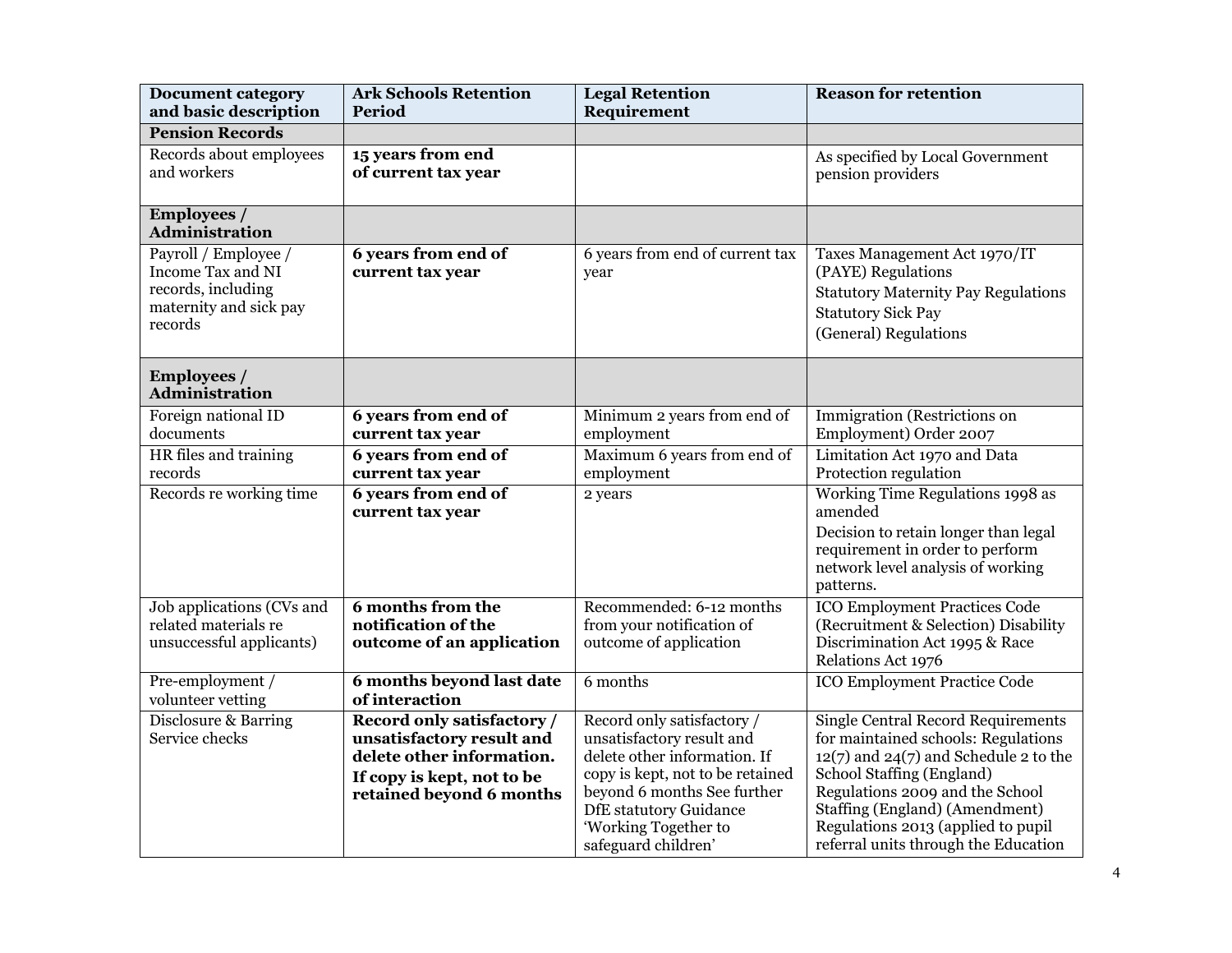| <b>Document category</b><br>and basic description | <b>Ark Schools Retention</b><br>Period                                                                                                                                                                                       | <b>Legal Retention</b><br>Requirement                                                                                                                                                                                                                          | <b>Reason for retention</b>                                                                                                                                                                                                                                                                                                                                  |
|---------------------------------------------------|------------------------------------------------------------------------------------------------------------------------------------------------------------------------------------------------------------------------------|----------------------------------------------------------------------------------------------------------------------------------------------------------------------------------------------------------------------------------------------------------------|--------------------------------------------------------------------------------------------------------------------------------------------------------------------------------------------------------------------------------------------------------------------------------------------------------------------------------------------------------------|
|                                                   |                                                                                                                                                                                                                              |                                                                                                                                                                                                                                                                | (Pupil Referral Units) (Application of<br>Enactments) (England) Regulations<br>2007)                                                                                                                                                                                                                                                                         |
| Volunteer records                                 | <b>Evaluated on a case-by-</b><br>case basis, depending on<br>involvement with children                                                                                                                                      | Undertake assessment to<br>decide on retention period<br>taking account of risk<br>(e.g., safeguarding re work<br>with children)                                                                                                                               |                                                                                                                                                                                                                                                                                                                                                              |
| <b>Pupils</b>                                     |                                                                                                                                                                                                                              |                                                                                                                                                                                                                                                                |                                                                                                                                                                                                                                                                                                                                                              |
| Student admissions<br>information                 | Successful applications -<br>kept alongside educational<br>record.<br><b>Unsuccessful applications</b><br>$-$ resolution of case $+1$<br>year                                                                                |                                                                                                                                                                                                                                                                | School Admissions Code statutory<br>guidance for admission authorities,<br>governing bodies, local authorities,<br>schools adjudicators and admission<br>appeals panels December 2014                                                                                                                                                                        |
| <b>Educational Record</b>                         | All personal data for all<br>Ark students is<br>maintained up to 25 <sup>th</sup><br>birthday.<br>Non-identifiable student<br>records maintained<br>indefinitely for all Ark<br><b>School attendees beyond</b><br>this time. | 25 years from date of birth if<br>this is the final school of the<br>child but the pupil file should<br>follow the pupil so it is likely to<br>be difficult to justify the need<br>for retention once the file has<br>been passed to the pupil's new<br>school | Pupil information Regulations 2005<br>(maintained schools only) Same<br>approach applied in academy<br>context. The retention periods<br>determined<br>enable Ark to carry out detailed<br>longitudinal analysis of the<br>performance of staff, students and<br>schools across the network. This<br>supports Ark's aims to improve<br>educational outcomes. |
| <b>Child Protection</b><br>information            | <b>Retain until further</b><br>statutory guidance is<br>available.                                                                                                                                                           | RETAIN UNTIL FURTHER<br>INFORMATION AVAILABLE.<br>Subject to moratorium on<br>destruction due to historic<br>child abuse enquiry.                                                                                                                              | "Keeping children safe in education<br>Statutory guidance for schools and<br>colleges September 2016"; "Working<br>together to safeguard children. A<br>guide to inter-agency working to<br>safeguard and promote the welfare of<br>children February 2017"                                                                                                  |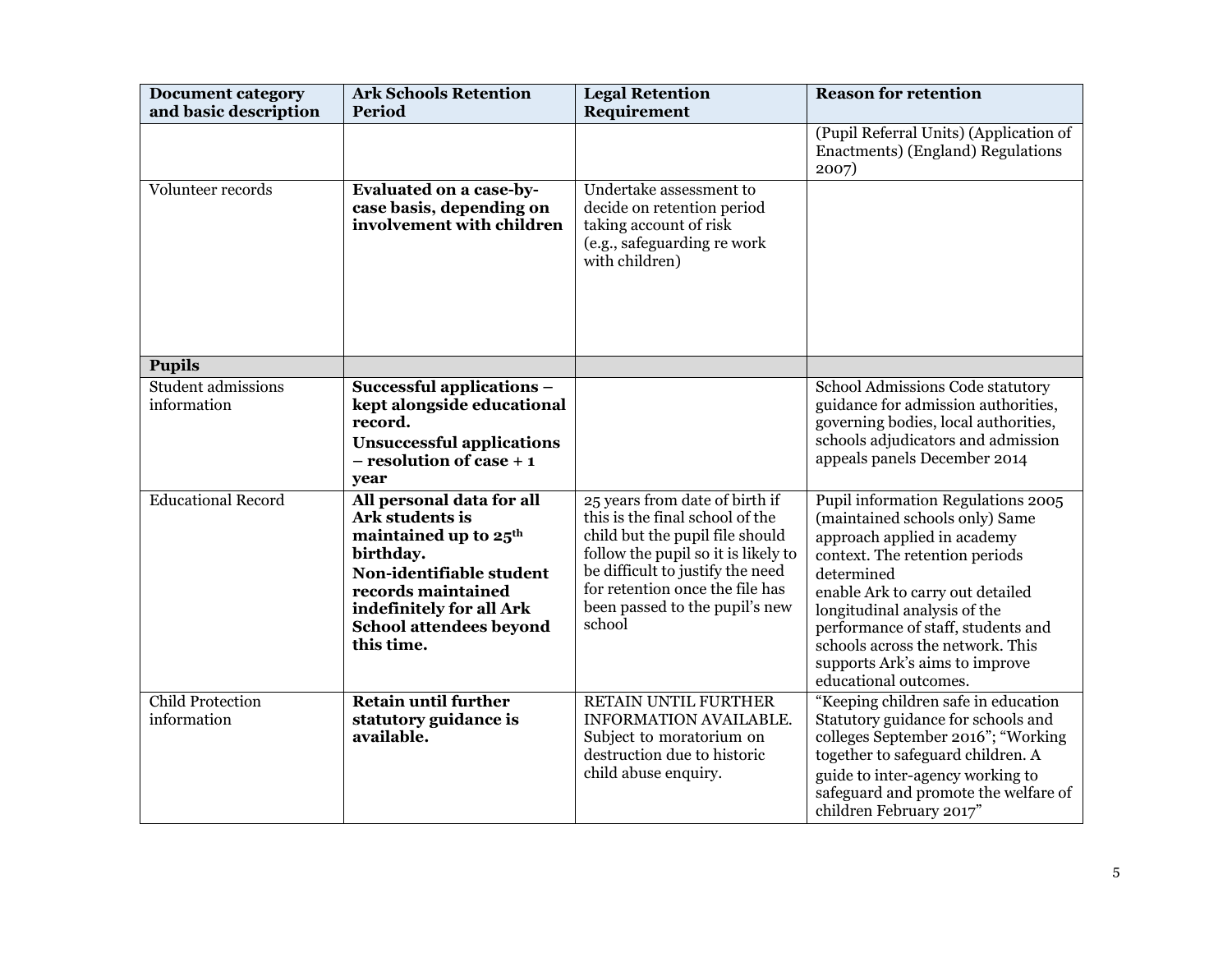| <b>Document category</b><br>and basic description                                                                  | <b>Ark Schools Retention</b><br>Period                                                                                                                                                                                       | <b>Legal Retention</b><br>Requirement                                                                                                                                                                                                                                                                                                                                                                                             | <b>Reason for retention</b>                                                                                                                                                                    |
|--------------------------------------------------------------------------------------------------------------------|------------------------------------------------------------------------------------------------------------------------------------------------------------------------------------------------------------------------------|-----------------------------------------------------------------------------------------------------------------------------------------------------------------------------------------------------------------------------------------------------------------------------------------------------------------------------------------------------------------------------------------------------------------------------------|------------------------------------------------------------------------------------------------------------------------------------------------------------------------------------------------|
| <b>SEN</b> files                                                                                                   | All personal data for all<br>Ark students is<br>maintained up to 25 <sup>th</sup><br>birthday.<br>Non-identifiable student<br>records maintained<br>indefinitely for all Ark<br>School attendees beyond<br>this time.        | Usually 25 years from date of<br>birth of the pupil. If kept<br>longer show good justification.                                                                                                                                                                                                                                                                                                                                   | Limitation Act 1980                                                                                                                                                                            |
| <b>Pupils</b>                                                                                                      |                                                                                                                                                                                                                              |                                                                                                                                                                                                                                                                                                                                                                                                                                   |                                                                                                                                                                                                |
| <b>Education Health and Care</b><br>Plans (and legacy<br><b>Statements of Special</b><br><b>Educational Needs)</b> | All personal data for all<br>Ark students is<br>maintained up to 25 <sup>th</sup><br>birthday.<br>Non-identifiable student<br>records maintained<br>indefinitely for all Ark<br><b>School attendees beyond</b><br>this time. | 25 years from date of birth of<br>the pupil                                                                                                                                                                                                                                                                                                                                                                                       | Special Educational Needs and<br>Disability Regulations 2014<br>Children and families Act 2014, part<br>3.<br>Originally under Special Educational<br>Needs and Disability Regulations<br>2001 |
| Attendance registers                                                                                               | All personal data for all<br>Ark students is<br>maintained up to 25 <sup>th</sup><br>birthday.<br>Non-identifiable student<br>records maintained<br>indefinitely for all Ark<br>School attendees beyond<br>this time.        | 3 years from when the register<br>entry was made if made in<br>paper registers.<br>For computerised registers<br>retain until 3 years after the<br>end of the school year during<br>which the entry was made.<br>This applies to every back up<br>copy.<br>The difference in retention<br>periods as between manual<br>and computerised registers has<br>probably come about in error<br>but this is what the<br>Regulations say. | Pupil Registration Regulations 2006<br>Regulation 14                                                                                                                                           |
| Other items e.g.,<br>curriculum related,<br>photographs, video<br>recordings                                       | <b>Individual schools (asset</b><br>owners) determine the<br>length of time that these<br>assets are required to be<br>kept.                                                                                                 | Look at why you are processing<br>this and how long you need it<br>for. Make sure you have a good<br>justification for keeping it as                                                                                                                                                                                                                                                                                              | Case by case basis                                                                                                                                                                             |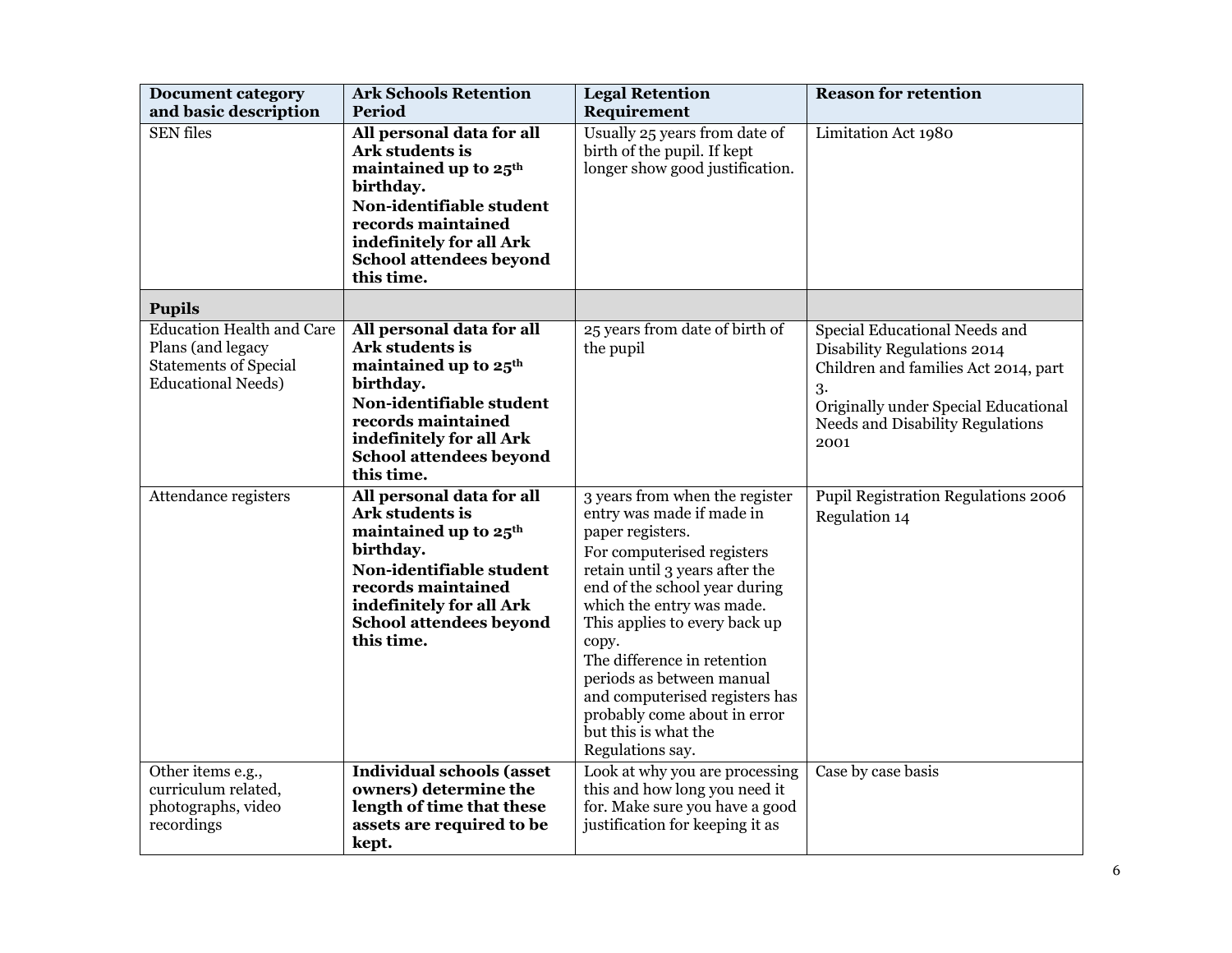| <b>Document category</b><br>and basic description | <b>Ark Schools Retention</b><br>Period                                                                                                                                                                                                                                                                                                           | <b>Legal Retention</b><br>Requirement                                                                                           | <b>Reason for retention</b>                                                |
|---------------------------------------------------|--------------------------------------------------------------------------------------------------------------------------------------------------------------------------------------------------------------------------------------------------------------------------------------------------------------------------------------------------|---------------------------------------------------------------------------------------------------------------------------------|----------------------------------------------------------------------------|
|                                                   |                                                                                                                                                                                                                                                                                                                                                  | long as you do. Set out the<br>items and the justification.                                                                     |                                                                            |
| <b>Parents</b>                                    |                                                                                                                                                                                                                                                                                                                                                  |                                                                                                                                 |                                                                            |
| Parent contact details                            | <b>Contact details of parents</b><br>are maintained for one<br>year after their child has<br>left an Ark school. Paper<br>records are to be<br>destroyed after this time,<br>while an electronic record<br>is maintained<br>Non-identifiable address<br>details are maintained<br>indefinitely for all Ark<br>School attendees beyond 6<br>years | Usually, for the duration that<br>the parent has a pupil at the<br>school. Otherwise, subject to<br>case-by-case justification. | Pupil Registration Regulations 2006<br>For basic name and contact details. |
| Alumni / Alumnae                                  |                                                                                                                                                                                                                                                                                                                                                  |                                                                                                                                 |                                                                            |
| Alumni contact and<br>personal details            | While consent is valid                                                                                                                                                                                                                                                                                                                           |                                                                                                                                 | Data Protection Act 2018                                                   |
| Governance                                        |                                                                                                                                                                                                                                                                                                                                                  |                                                                                                                                 |                                                                            |
| Whistleblowing<br>documents                       | 6 years following the<br>outcome                                                                                                                                                                                                                                                                                                                 | 6 months following the outcome                                                                                                  | Public Interest disclosure Act 1998                                        |
| Subject access request<br>documents               | 12 months following<br>completion of the<br>request                                                                                                                                                                                                                                                                                              | 12 months following completion<br>of the request                                                                                | Data Protection Act 2018                                                   |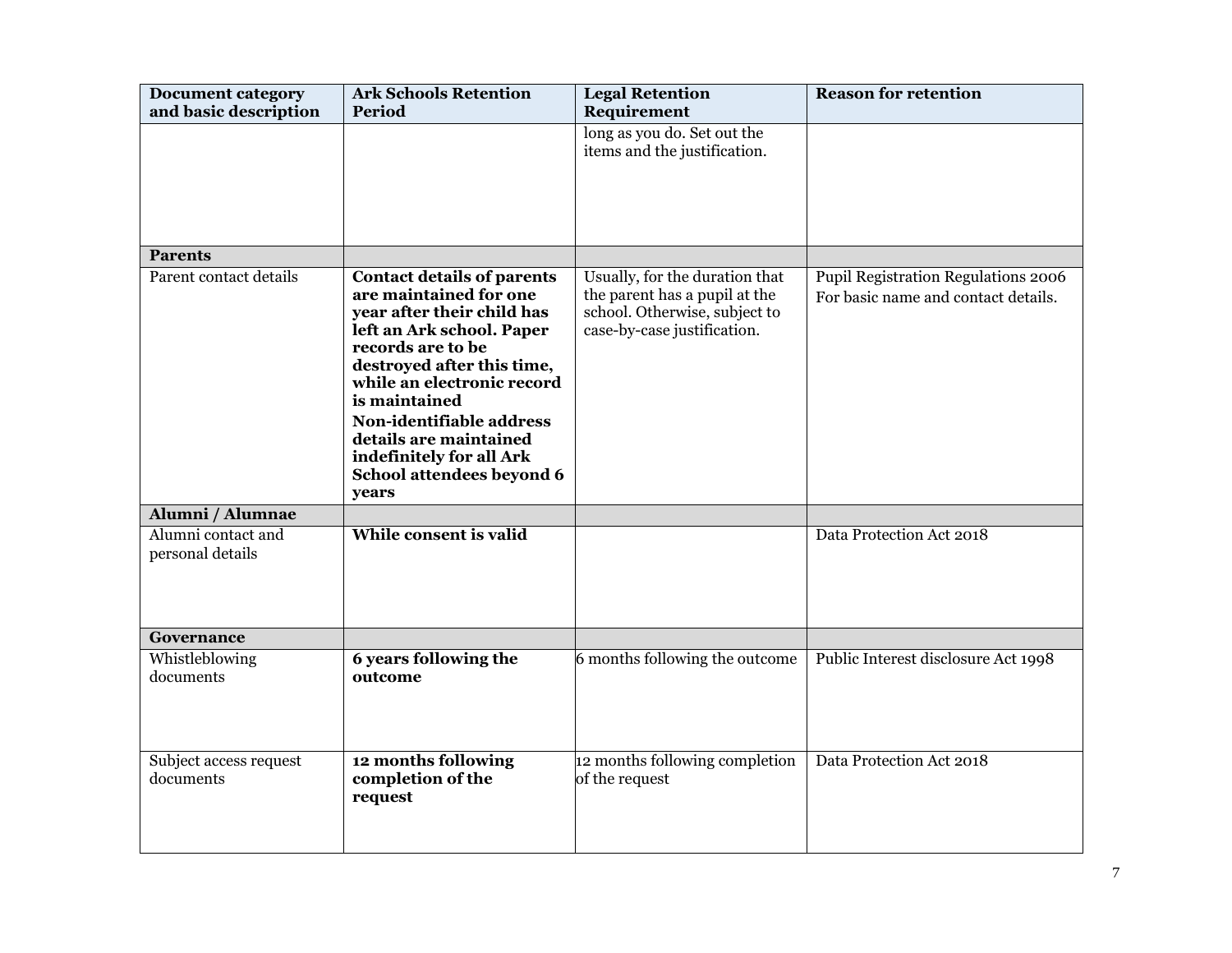| Freedom of Information<br>request and<br>Environmental<br><b>Information Regulation</b><br>request documents | 2 years following<br>completion of the<br>request   |                                                          | Data Protection Act 2018 |
|--------------------------------------------------------------------------------------------------------------|-----------------------------------------------------|----------------------------------------------------------|--------------------------|
| Complaints                                                                                                   | 6 years following<br>resolution of the<br>complaint | Retain for longer in the case of<br>contentious disputes |                          |